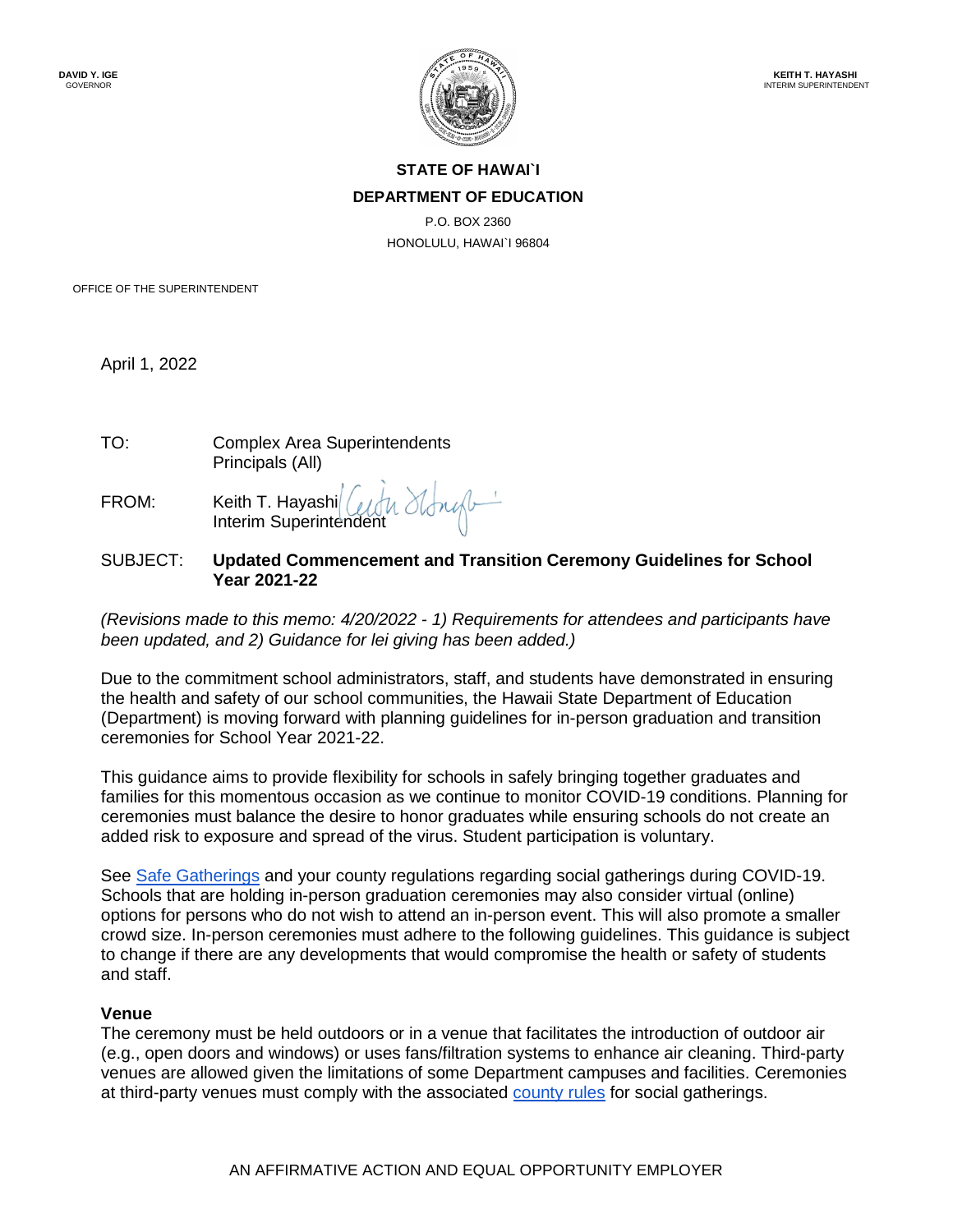Complex Area Superintendents Principals (All) April 1, 2022 Page 2

#### **Attendees and Participants**

Schools must remind participants prior to the ceremony to stay home if they have any COVID-19 like symptoms, have tested positive for COVID-19 within the past five (5) days, or have been directed to isolate or quarantine.

Graduates may be allowed to bring a pre-set number of household members as guests — to be determined by each school based on capacity, physical distancing, and ceremony format considerations. Household members should be grouped together during the ceremony and physical distance maintained between families whenever possible.

## **Performances**

In-person performances will be allowed if the school is able to maintain mitigation strategies including ventilation, masking indoors, and physical distance.. Solo performances and prerecorded music are encouraged. Review your county regulations to determine whether additional mitigation measures are required.

#### **Masking**

Masks must be worn at all times for indoor ceremonies. Masks worn indoors may be removed briefly for picture-taking and mask breaks that follow the Department's COVID-19 Health and Safety Guidance for School Year 2021-22 (i.e., the individual taking a masking break must be at least six (6) feet away from others). Extra masks should be made available at the ceremony.

#### **Hand Hygiene**

Hand washing and/or sanitizing stations should be easily accessible upon entry and throughout the venue to facilitate hand hygiene. Promote frequent hand hygiene and respiratory etiquette (i.e., covering coughs and sneezes).

# **Physical Distancing**

If schools pass out other items besides a diploma, it must be done in a manner that avoids the gathering of participants and is expedited to limit the amount of contact between individuals.

# **Lei Giving**

Lei giving is permitted in areas designated by the school.

#### **Cleaning and Disinfecting**

Prioritize high-touch surfaces (e.g., water fountain, podium, handrails, or microphones) for cleaning and disinfecting. The most reliable way to prevent infection from surfaces is to regularly wash hands or use hand sanitizer.

#### **Safety Procedures**

Security measures must be in place to ensure a positive and safe event. School staff, security personnel, and/or off-duty law enforcement support must be used to assist crowd control at the event site.

Schools must comply with guidelines from the Centers for Disease Control and Prevention, Hawaii State Department of Health, State and respective County rules, including any new advisories in effect on the day of the event.